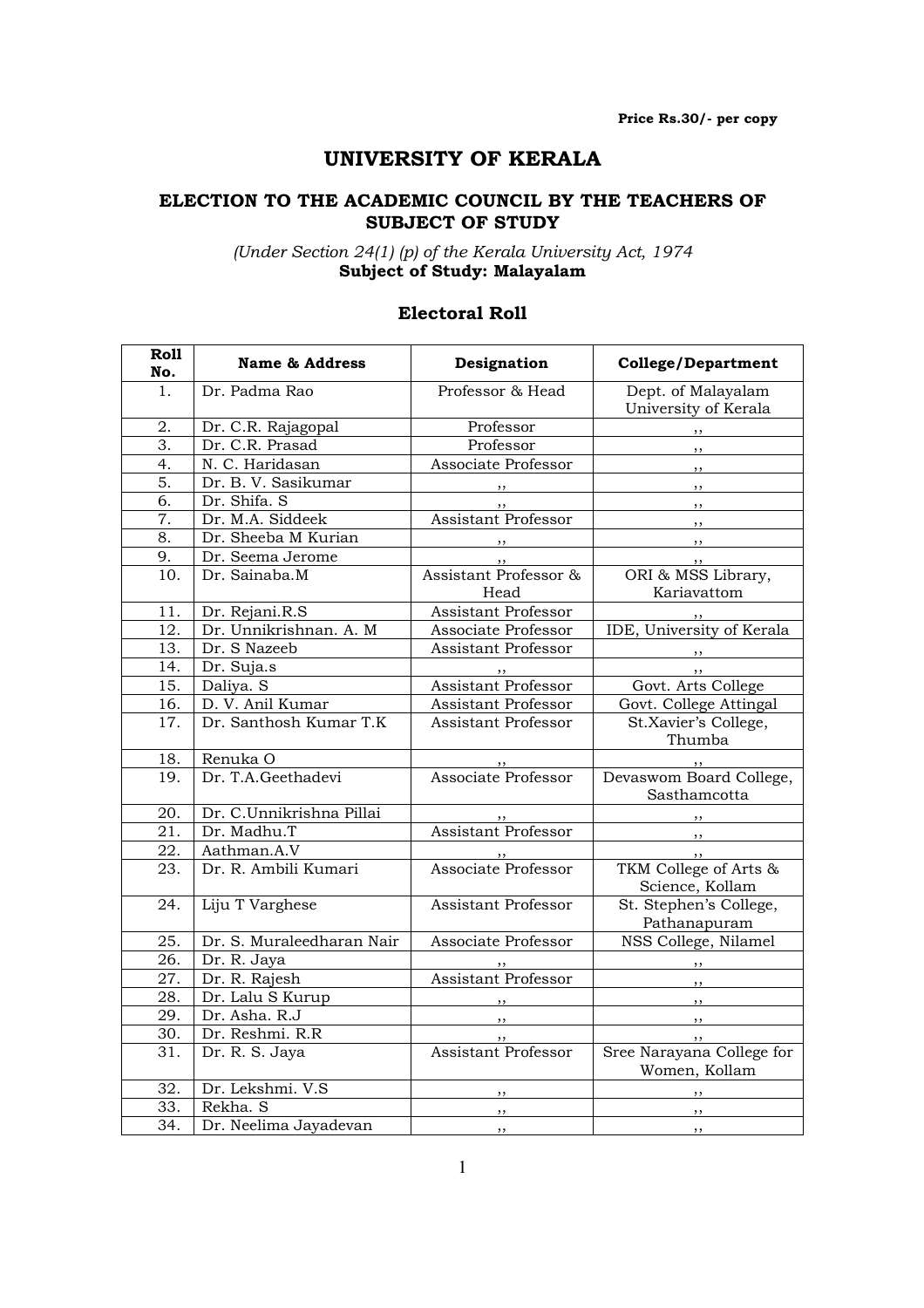| 35.        | Dr. P. S. Jyothilakshmi            | Assistant Professor        | St.Joseph's College for                 |
|------------|------------------------------------|----------------------------|-----------------------------------------|
| 36.        | Regimol Jose                       |                            | Women, Alappuzha                        |
| 37.        | Dr. Seraphi John                   | $, \,$<br>H.O.D            | St.Cyril's College, Adoor               |
| 38.        | Dr. K.S. Manju                     | Associate Professor        | S.N.College,                            |
|            |                                    |                            | Chempazhanthy                           |
| 39.<br>40. | Dr. Girijakumari. S<br>Preetha V.K | Assistant Professor        | $\overline{\phantom{a}}$                |
| 41.        | Dr. M.S. Noufal                    | Associate Professor        | ,,<br>Mannaniya College of Arts         |
|            |                                    |                            | & Science, Pangode                      |
| 42.        | Dr. Shelly. M.R                    | <b>Assistant Professor</b> | Fatima Mata National<br>College, Kollam |
| 43.        | Allice Dominic                     | $, \,$                     |                                         |
| 44.        | Asa Stephen                        | ,,                         | ,,                                      |
| 45.        | Sanitha N G                        | ,,                         | $, \,$                                  |
| 46.        | Manojkumar. V                      | $, \,$                     | , ,                                     |
| 47.        | Roshiny M                          |                            | ,,                                      |
| 48.        | Jisha. G.R                         | <b>Assistant Professor</b> | Iqbal College,<br>Peringammala          |
| 49.        | Dr. Lekha. C                       | <b>Assistant Professor</b> | Sree Narayana College,<br>Cherthala     |
| 50.        | Retheesh. T. R                     | $, \,$                     |                                         |
| 51.        | Bindu V.K.                         | ,,                         | ,,                                      |
| 51A        | Priya Priyadarsanan                | ,,                         | ,,                                      |
| 52.        | Dr.K.V.Sanal Kumar                 | Associate Professor        | Sree Narayana College,<br>Kollam        |
| 53.        | Dr.M.S.Suchithra                   | ,,                         | ,,                                      |
| 54.        | Dr.S.Ajayaghosh                    | ,,                         | ,,                                      |
| 55.        | Dr.P.C.Roy                         | ,,                         | ,,                                      |
| 56.        | Dr.R.Sunilkumar                    | , ,                        | ,,                                      |
| 57.        | Dr.S.Jayan                         | Assistant Professor        | ,,                                      |
| 58.        | Smitha Prakash                     |                            | ,,                                      |
| 59.        | U.Adheesh                          | ,,                         | ,,                                      |
| 60.        | Sreeja.N                           |                            |                                         |
| 61.        | Biji. M.S                          | Assistant Professor        | Sree Narayana College,<br>Punalur       |
| 62.        | Lilin.V.Bhaskaran                  | ,,                         | ,,                                      |
| 63.        | V.I.Johnson                        | Associate Professor        | Bishop Moore College,<br>Mavelikkara    |
| 64.        | Johnson Chemmanam                  | Associate Professor        | ,,                                      |
| 65.        | Prof. Sajini Deena Mathew          | Assistant Professor        | ,,                                      |
| 66.        | Deepa K Gopal                      | Assistant Professor        | MSM College,<br>Kayamkulam              |
| 67.        | Lekha S Babu                       | ,,                         | ,,                                      |
| 68.        | Beena. M.K                         | Associate Professor        | ,,                                      |
| 69.        | Radhakrishnan. V.S                 | Associate Professor        | ,,                                      |
| 70.        | Saleena S                          | Assistant Professor        | Govt. College,<br>Nedumangad            |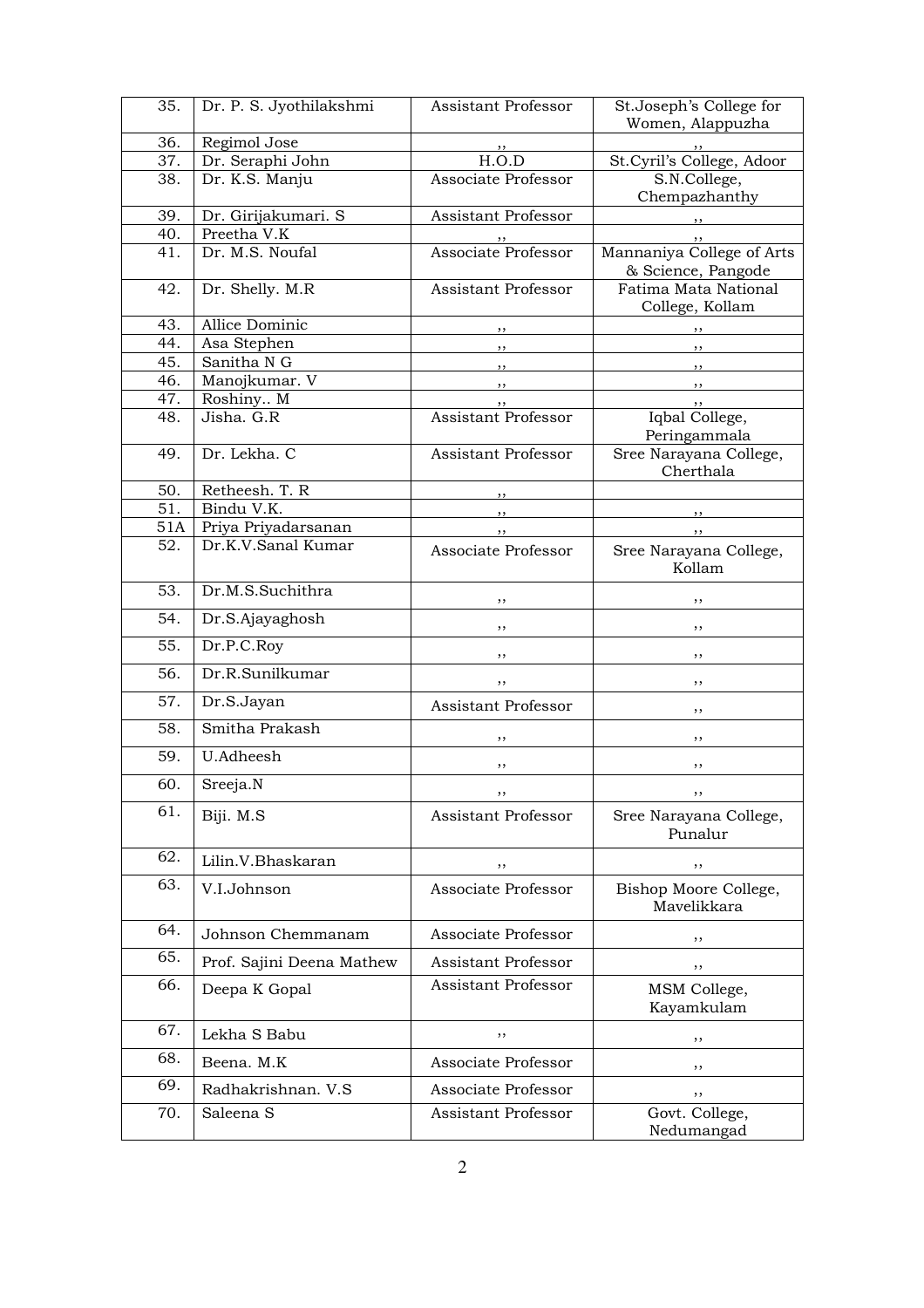| 71.  | Dr. Alex L                  | ,,                               | ,,                                                       |
|------|-----------------------------|----------------------------------|----------------------------------------------------------|
| 72.  | Beena Krishnan              | ,,                               | ,,                                                       |
| 73.  | Beena K                     |                                  |                                                          |
| 74.  | Jayakumar. R                | ,,<br><b>Assistant Professor</b> | ,,<br>KNM Govt. Arts & Science<br>College, Kanjiramkulam |
| 75.  | Dr. Sreelekshmi. S.K        | , ,                              |                                                          |
| 76.  | Dr. A. Mariam               | <b>Assistant Professor</b>       | B.J. M. Govt. College,<br>Chavara                        |
| 77.  | S. Harikumar                | Associate Professor              | Sanatana Dharma<br>College, Alappuzha                    |
| 78.  | G. Valsala Devi             | Assistant Professor              | $, \, \,$                                                |
| 79.  | S. Ajayakumar               |                                  |                                                          |
| 80.  | Sindhu Antherjanam          | $, \, \, \cdot$                  | $, \,$                                                   |
| 81.  | Devi. K. Varma              | $, \, \, \cdot$                  | , ,                                                      |
| 82.  | Sajith Kumar                |                                  | $, \,$                                                   |
| 83.  | Fr. Johnson. G              | Assistant Professor              | St.John's College, Anchal                                |
| 84.  | Mary. M. Abraham            |                                  |                                                          |
| 85.  | Deepa Mary Joseph           | $, \,$                           | ,,                                                       |
| 86.  | Sonu. L. Johnson            |                                  | ,,                                                       |
| 87.  | Dr.Rajesh R                 | Associate Professor              | NSS College, Pandalam                                    |
| 88.  | Dr.B Gopakumar              |                                  |                                                          |
| 89.  | Dr.C.Pradeepkumar           | <b>Assistant Professor</b>       | ,,                                                       |
| 90.  | Aswathy R                   |                                  | $\overline{\phantom{a}}$                                 |
| 91.  | Dr.K.Mini                   |                                  | , ,                                                      |
| 92.  | Dr. Beena Karunakaran       | Associate Professor              | Sree Narayana College,<br>Sivagiri Varkala               |
| 93.  | Sini V                      | Assistant Professor              | ,,                                                       |
| 94.  | Nithya P Viswam             | Assistant Professor              | , ,                                                      |
| 95.  | Dr. Henalal S               | Assistant Professor              | ,,                                                       |
| 96.  | P.K Sumesh                  | Assistant Professor              | ,,                                                       |
| 97.  | Usha R B                    | Assistant Professor              | ,,                                                       |
| 98.  | Kiron Mohan. A              | Assistant Professor              | Sree Narayana College,<br>Chathannur                     |
| 99.  | Dr. B. Sreekumar            | Assistant Professor              | Govt. College,<br>Kariavattom                            |
|      | 100. Dr. S. Rajeswari Amma  | Associate Professor              | HHMSPB NSS College for<br>Women, Tvpm                    |
|      | 101. Dr. S. Jaya Kumari     | ,,                               | ,,                                                       |
|      | 102. Dr. C. R. Anitha       | ,,                               | ,,                                                       |
|      | 103. Dr. Reeja Ravindran    | Assistant Professor              | ,,                                                       |
|      | 104. Dr. Bettymol Mathew    | , ,                              | , ,                                                      |
| 105. | Devi. K                     | ,,                               | ,,                                                       |
| 106. | Vandana. B                  | , ,                              | ,,                                                       |
| 107. | Sheeja. I                   | ,,                               | ,,                                                       |
| 108. | Fr. D Jacob                 | Associate Professor              | St.Gregorios College,<br>Kottarakara                     |
|      | 109. Dr. Jubin Mattappallil | Assistant Professor              | $, \, \,$                                                |
|      | 110. L. Asokan              | Assistant Professor              | University College, Tvpm                                 |
| 111. | Dr. S. Naushad              | ,,                               |                                                          |
| 112. | Dr. D.N. Pramod Kumar       | ,,                               | ,,                                                       |
| 113. | Selvamony. K. B             | ,,                               | ,,                                                       |
| 114. | Dr. P. S. Sreekala          |                                  | ,,                                                       |
|      | 115. Dr. V. Lalu            | ,,                               | ,,                                                       |
| 116. | Sabu H.                     | , ,                              | , ,                                                      |
| 117. | Dr. E. Banargy              | ,,                               | , ,                                                      |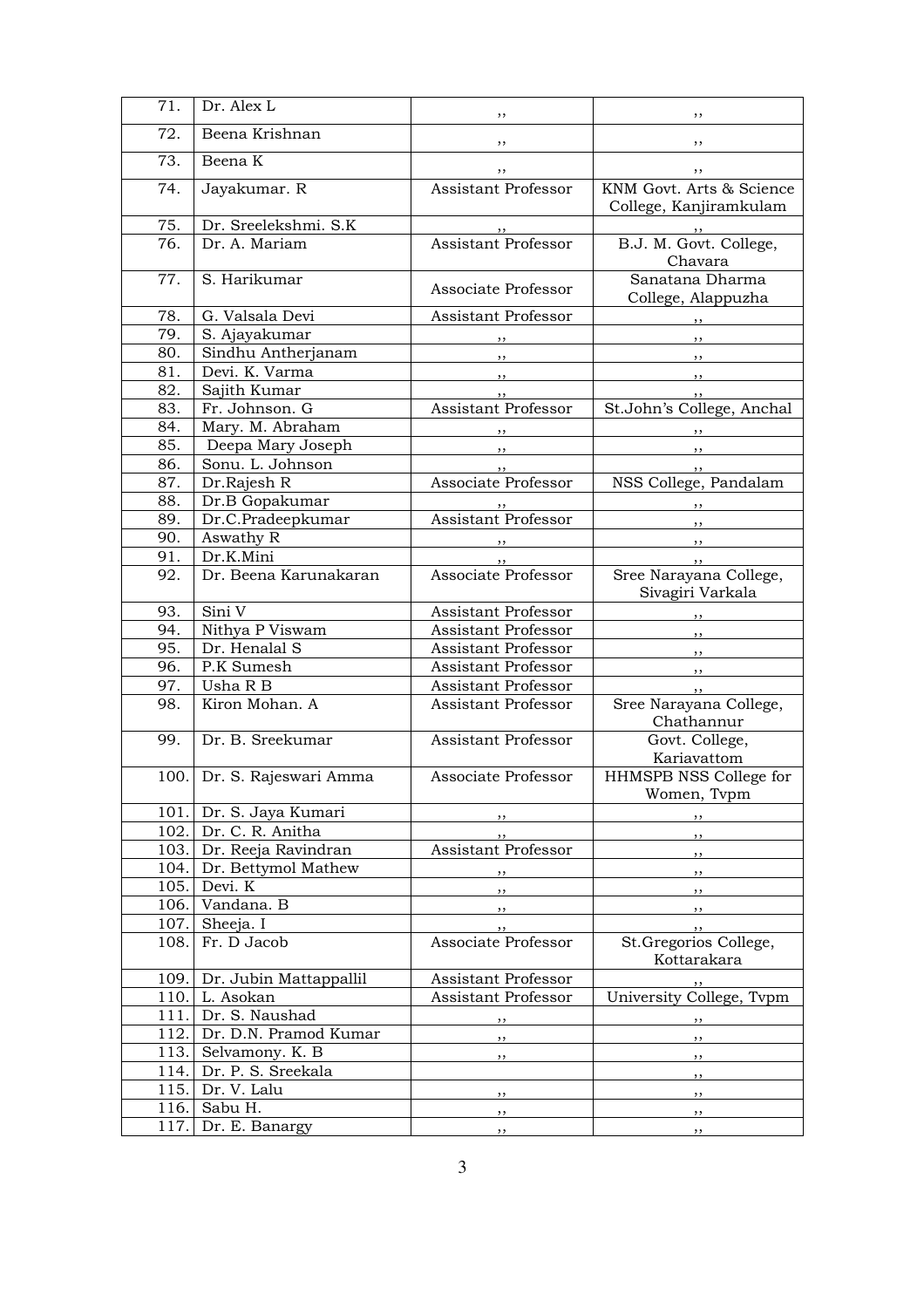| 118. | Dr. Chandrabose R.       | ,,                         | ,,                       |
|------|--------------------------|----------------------------|--------------------------|
| 119. | V.S. Vineeth             | ,,                         | ,,                       |
| 120. | Dr C.R. Rakesh           | ,,                         | ,,                       |
| 121. | Dr. Sushamakumary. K. S. | , ,                        | ,,                       |
| 122. | Dr. Sreekala, R.B.       | Assistant Professor        | Govt. Sanskrit College,  |
|      |                          |                            | Typm                     |
| 123. | Dr. Vijayan Pillai. M    | Associate Professor        | VTM NSS College,         |
|      |                          |                            | Dhanuvachapuram          |
| 124. | M. Suresh                | Assistant Professor        | $, \,$                   |
| 125. | Dr. Anupama. M           |                            | $\overline{\phantom{a}}$ |
| 126. | Ayyappadas. B.O          |                            |                          |
| 127. | Dharma Rajan. S. S       | <b>Assistant Professor</b> | Govt College for Women,  |
|      |                          |                            | Typm                     |
| 128. | Domanic J Kattoor        | ,,                         |                          |
| 129. | Reghunathan Pillai. G    | $, \,$                     | $\overline{\phantom{a}}$ |
| 130. | Ravi Kumar M.G           | $, \,$                     | $\overline{\phantom{a}}$ |
| 131. | Bindu. A.M               | ,,                         | $, \,$                   |
| 132. | Manoj. K.S               | $, \,$                     | $, \, \, \cdot$          |
| 133. | July. A                  | $, \,$                     | $\overline{\phantom{a}}$ |
| 134. | Swapna Sreenivasan       | ,,                         |                          |
| 135. | Prasanna, K. Mathew      | Associate Professor        | Christian College,       |
|      |                          |                            | Kattakada                |
| 136. | Prathibha. K             | <b>Assistant Professor</b> | ,,                       |
| 137. | Dr. G. Girija Devi       | Principal                  | MM NSS College,          |
|      |                          |                            | Kottiyam                 |
| 138. | Dr. P. Geetha            | Associate Professor        | ,,                       |
| 139. | T. Sanal Kumar           | Associate Professor        | TKMM College,            |
|      |                          |                            | Nangiarkulangara         |

University Buildings<br>Thiruvananthapuram<br>Date: 08.08.2016

University Buildings **Dr. Jayaprakas. M** Thiruvananthapuram Registrar(i/c)/Returning Officer